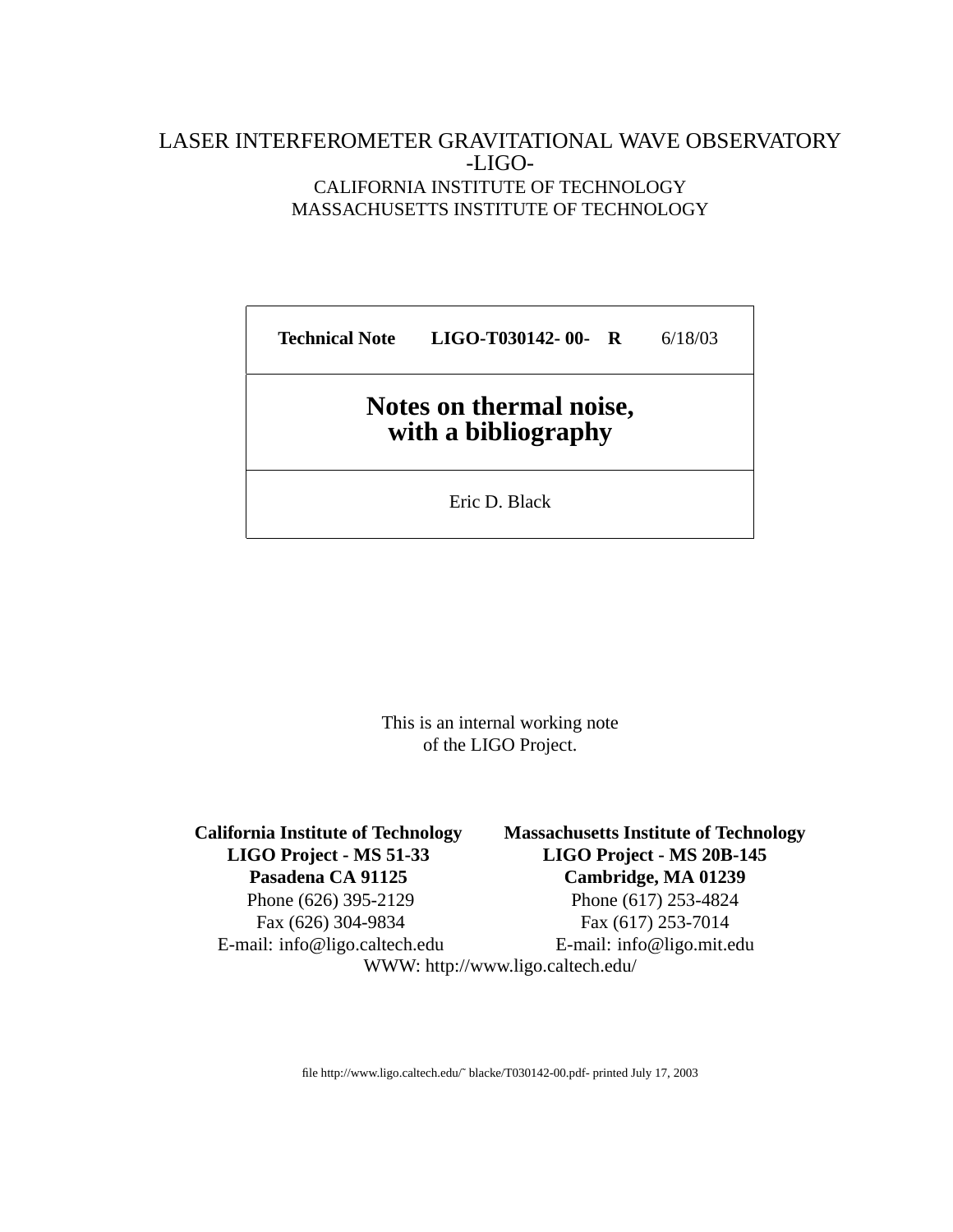Preliminary Version last revised July 17, 2003

# **Contents**

| $\mathbf{1}$   | <b>Introduction</b>                                                                                                             | 3                        |
|----------------|---------------------------------------------------------------------------------------------------------------------------------|--------------------------|
| $\overline{2}$ | <b>Ancient history</b><br>Thermal noise as a fundamental limit to the precision of measurements<br>2.1                          | $\mathbf{3}$<br>3        |
| $3^{\circ}$    | The frequency dependence of thermal noise in mechanical systems                                                                 | $\overline{\mathbf{4}}$  |
| 4              | <b>Early developments</b>                                                                                                       | 6                        |
| 5              | Early estimates of mirror thermal noise                                                                                         | 7                        |
| 6              | <b>Experimental observation of mirror thermal noise</b><br>6.1<br>Hongo group: A definitive observation in lossy mirrors<br>6.2 | 7<br>$\overline{7}$<br>8 |
| 7              | The fluctuation-dissipation theorem applied to mirrors                                                                          | 8                        |
| 8              | <b>Coating thermal noise</b><br>8.1                                                                                             | 9<br>10                  |
| 9              | <b>Braginsky's unexpected sources</b>                                                                                           | 11                       |
|                | 10 Miscellaneous experimental work                                                                                              | 12                       |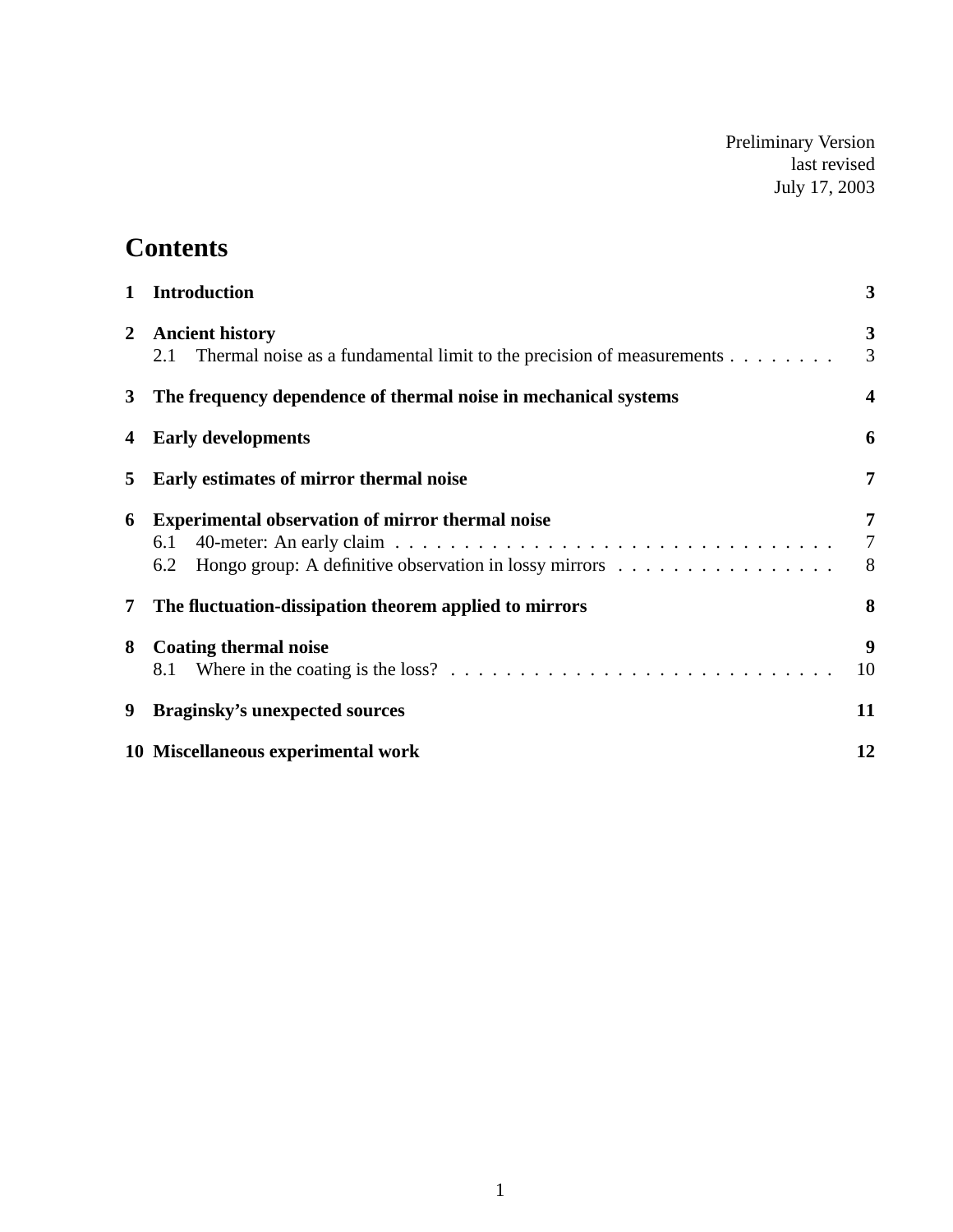# **Abstract**

This document serves as my collection of references on thermal noise, with a sketch of the story of how we have come to understand it so far.

# **Keywords**

thermal noise; substrate; pendulum; coating; bulk; brownian; fluctuation-dissipation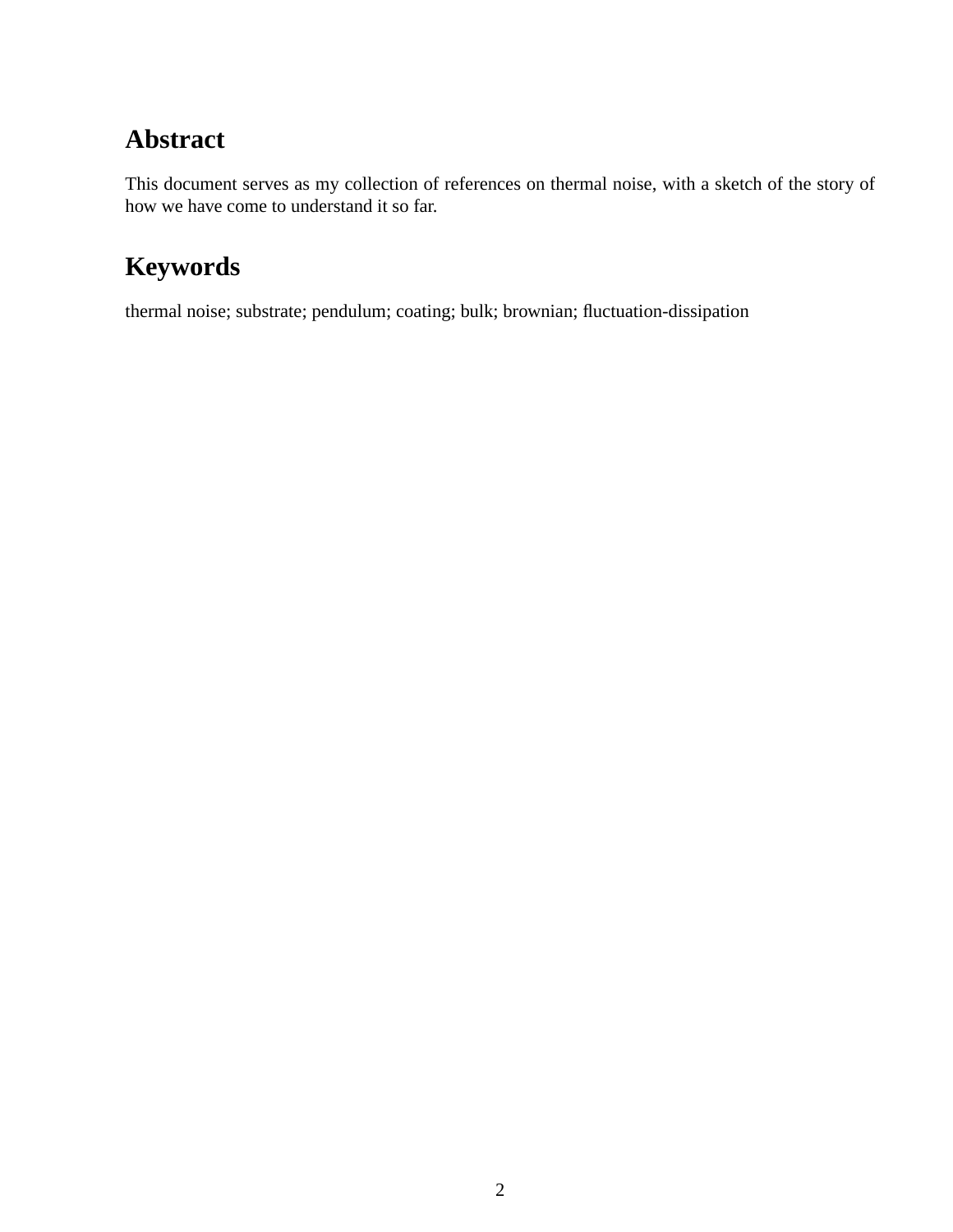## **1 Introduction**

The sensitivity of interferometric gravitational-wave detectors is expected to be dominated by seismic, thermal, and shot noise in three distinct frequency bands [1, 2]. There is a lot of interesting physics in thermal noise, particularly mirror thermal noise. This document gives a very brief outline of what we know about mirror thermal noise, especially coating noise, and how we came to know it.

What's left out: I have listed here a number of references on pendulum thermal noise, but for the first draft I will not cover the story of that subject in the text. I have also not listed or covered the extensive materials-related work on microscopic damping mechanisms, such as the dislocationdamping study done by Cagnoli [3]. I'll get around to covering both these subjects eventually, either in a later draft of this document or a separate note.

## **2 Ancient history**

Thermal motion in mechanical systems was observed long before it was understood. The botanist Robert Brown is considered the first to report it, having observed irregular motion of pollen grains and bits of dust in warm water under his microscope [4]. Brown apparently thought, at first, that the particles were moving under their own power. In an attempt to test this hypothesis, he did everything he could think of to kill them, including boiling them before placing them under his microscope. The motion persisted, and the mysterious source of the "Brownian motion" went unexplained for decades.

The first real breakthrough came when it was recognized that the motion of the particles was related to the thermal motion of the molecules in the surrounding bath [5, 6]. As is so often the case in modern physics, a precise, quantitative understanding of the phenomenon came along when Einstein took an interest in it [7, 8, 9, 10, 11], at the time apparently unaware of most of the previous quantitative work on the subject. Einstein developed a complete and rigorous theory of Brownian motion based on kinetic theory, made the first truly accurate determination of Avogadro's number N, and convinced, once and for all, even the most recalcitrant of the reality of the atom [12]. (Einstein's papers on Brownian motion have been translated into English and collected into a convenient and accessible Dover book [13].)

#### **2.1 Thermal noise as a fundamental limit to the precision of measurements**

Early in the last century, Johnson and Nyquist identified voltage fluctuations across a resistor as being thermal in origin, and therefore the electrical equivalent of Brownian motion [14, 15]. Together, they formulated the theory of what we now call Johnson noise, which says that the RMS voltage across any resistor is, intrinsically,

$$
V_{rms} = \sqrt{4k_BTR(\Delta f)},
$$

where  $k_B$  is Boltzmann's constant, T is the temperature of the resistor (in Kelvins), R is the resistance, and  $\Delta f$  is the bandwidth over which the measurement is made. This is a fundamental relationship that depends only on two physical properties of the system being studied, the resistance  $R$  (the amount of loss in the system), and the temperature  $T$ . It does not depend on the physical construction of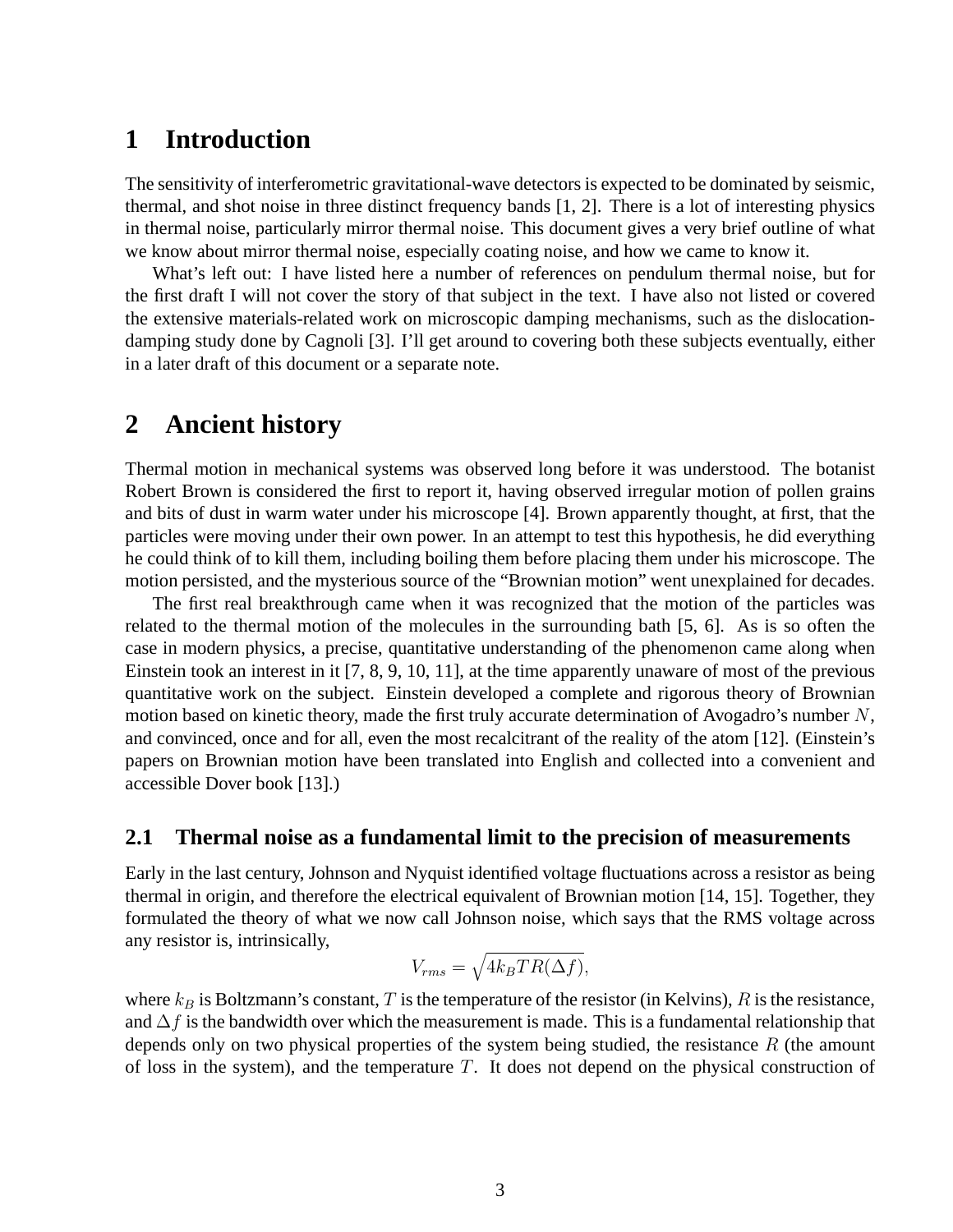the resistor. A cheap, metal film resistor has the same Johnson noise as an expensive, wire-wound resistor.

Some time later, Callen, Welton, and Greene developed a generalized theory of loss and fluctuation, embodied in their fluctuation-dissipation theorem [16, 17]. This work was somehow related to the enormously important Onsager relations [18, 19], but I don't remember how right now. (Don't forget to look this up and fill it in for the final version.)

With the development of ever more precise measurement techniques as the twentieth century progressed, thermal noise began to be recognized as a limiting factor in the resolution of mechanical instruments, as well as electrical measurements. It was long appreciated that thermal noise would limit the precision of high-sensitivity galvanometers [20] and resonant-mass gravitational-wave detectors [21]. Each of these systems is designed to operate on resonance, and so it was the thermal noise at the systems' mechanical resonant frequencies that was studied. Little attention was paid to the frequency distribution of the thermal noise, except to note that the root-mean-square excitation, integrated over all frequencies, had to correspond to an energy of  $k_BT/2$  for a system in thermal equilibrium with its surroundings.

## **3 The frequency dependence of thermal noise in mechanical systems**

The frequency distribution of mechanical thermal noise depends on the frictional losses in the system. Nyquist (?) recognized that as the losses in a torsional pendulum were reduced, the thermal noise would become more and more concentrated around the resonant frequency of the pendulum. The fundamental requirement that the thermal energy of oscillation correspond to  $k_BT/2$ , integrated over all frequencies, naturally leads to the conclusion that the off-resonance thermal noise spectral density can be reduced if the losses are made small. This fact was appreciated early in the development of interferometric gravitational-wave detectors [2], but the frequency-dependence of the damping was not well understood in the community. They knew about the fluctuation-dissipation theorem; they just didn't know what kind of damping to put into it. Viscous damping, where the frictional force is proportional to frequency (or velocity) was almost universally assumed (see for example [22]).

The study of thermal noise as it relates to interferometric gravitational-wave detection appears to have been established as a field in its own right by Peter Saulson in 1990 [23]. Peter pointed out two things that were to be of major importance:

- 1. The level and frequency dependence of mechanical thermal noise depends strongly on the frequency dependence of the damping, and
- 2. viscous damping, i.e. losses proportional to frequency, may not be an appropriate model for the vacuum-isolated suspensions and test masses of an interferometric gravitational-wave detector.

We may express the fluctuation-dissipation theorem this way. If the variable x represents the position of some part of a mechanical system, with  $x = 0$  as equilibrium, then the mean-squared fluctuations in x caused by finite temperature are, as a function of angular frequency  $\omega$ ,

$$
x^{2}(\omega) = \frac{4k_{B}T}{\omega^{2}} \Re \left\{ Y(\omega) \right\},\,
$$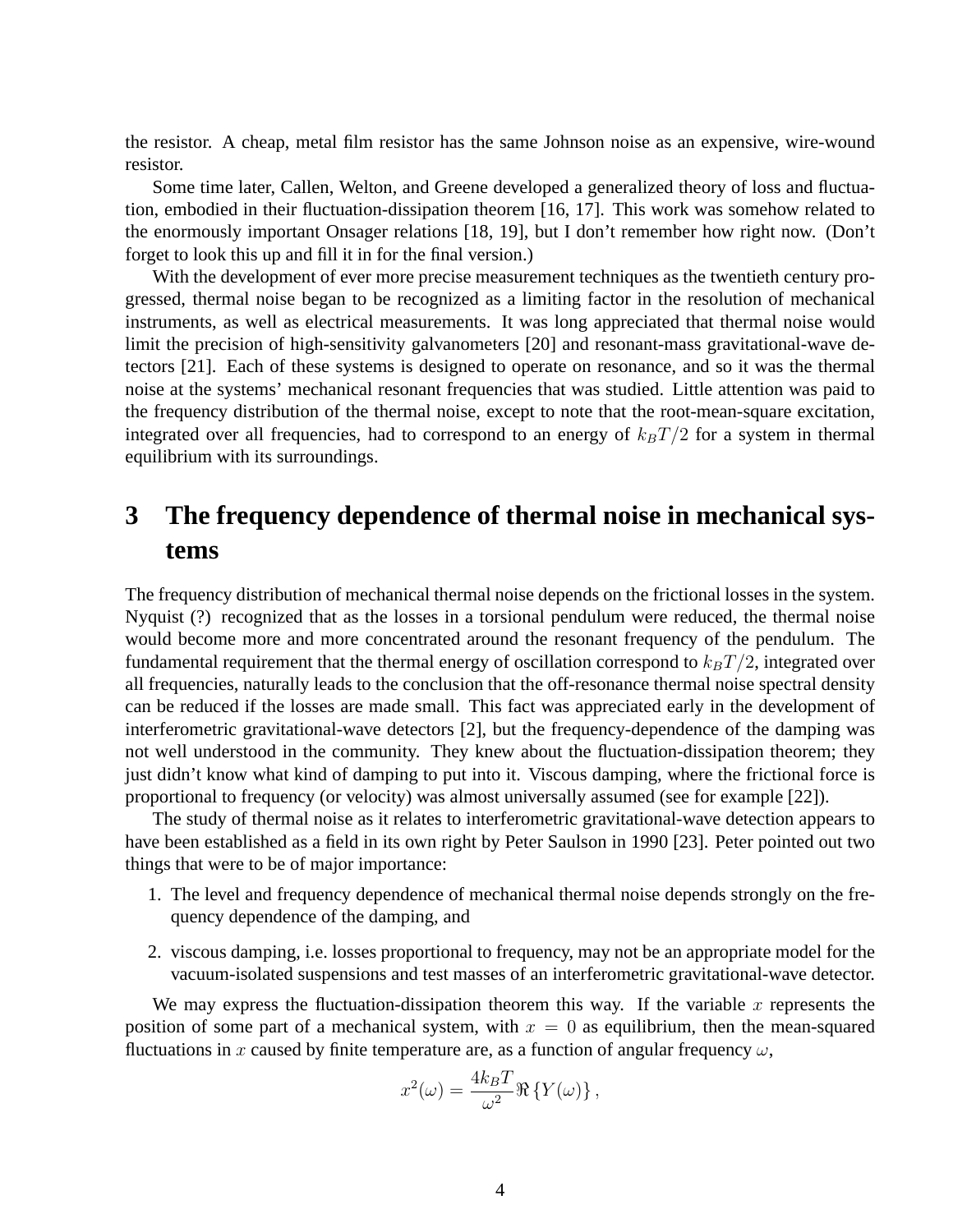where  $Y(\omega)$  is the *mechanical admittance*, defined as the ratio of the velocity of the point x divided by the magnitude of the force applied there to produce that velocity.

$$
Y(\omega) \equiv \frac{v(\omega)}{f}
$$

The real part of the admittance describes the loss in the system. For a generalized simple harmonic oscillator, we may collect both the restoring force and the damping term together into a complex effective spring constant.

$$
k_{eff}(\omega) = k \left( 1 + i \phi(\omega) \right),
$$

where the damping term  $\phi(\omega)$  is known as the *loss angle*. The mechanical admittance of this system is then

$$
Y(\omega) = \frac{i\omega}{\left[-m\omega^2 + k\left(1 + i\phi(\omega)\right)\right]}.
$$

The mean-squared thermal noise in a simple harmonic oscillator is just  $4k_BT/\omega^2$  times the real part of this, or

$$
x^{2}(\omega) = \frac{4k_{B}T}{\omega} \frac{k\phi(\omega)}{\left[(k - m\omega^{2})^{2} + k^{2}\phi(\omega)^{2}\right]}.
$$

For the familiar case of viscous damping, covered in most freshman-level textbooks, with a frictional force proportional to velocity ( $f_{friction} = -\gamma v$ ), the loss angle is proportional to frequency.

$$
\phi(\omega)_{viscous} = \frac{\gamma}{k}\omega
$$

Peter pointed out that the loss angle could have other frequency dependences, including

$$
\phi(\omega)_{structural} = constant
$$

for losses dominated by internal friction or *structural damping*, and

$$
\phi(\omega)_{thermodastic} = \Delta \frac{\omega \tau}{1 + \omega^2 \tau^2}
$$

for thermoelastic damping. (The parameters  $\Delta$  and  $\tau$  are material- and geometry-dependent.) Basically, we may paraphrase Peter's conclusion as this:

In air, losses in the test masses and suspensions will be viscous and dominated by the properties of the surrounding gas. We may reduce these losses, and hence reduce the off-resonant thermal noise, by reducing the pressure of the surrounding gas. However, we may not reduce the total losses indefinitely. While we may make the losses due to air friction arbitrarily small, at some point these losses will become comparable to intrinsic losses in the materials the test masses and suspensions are made from, and further reduction of the surrounding gas pressure will not further reduce the thermal noise.

The losses due to internal friction are expected to be frequency-independent, which gives rise to a characteristic frequency-dependence of the thermal noise that is different from that caused by viscous damping.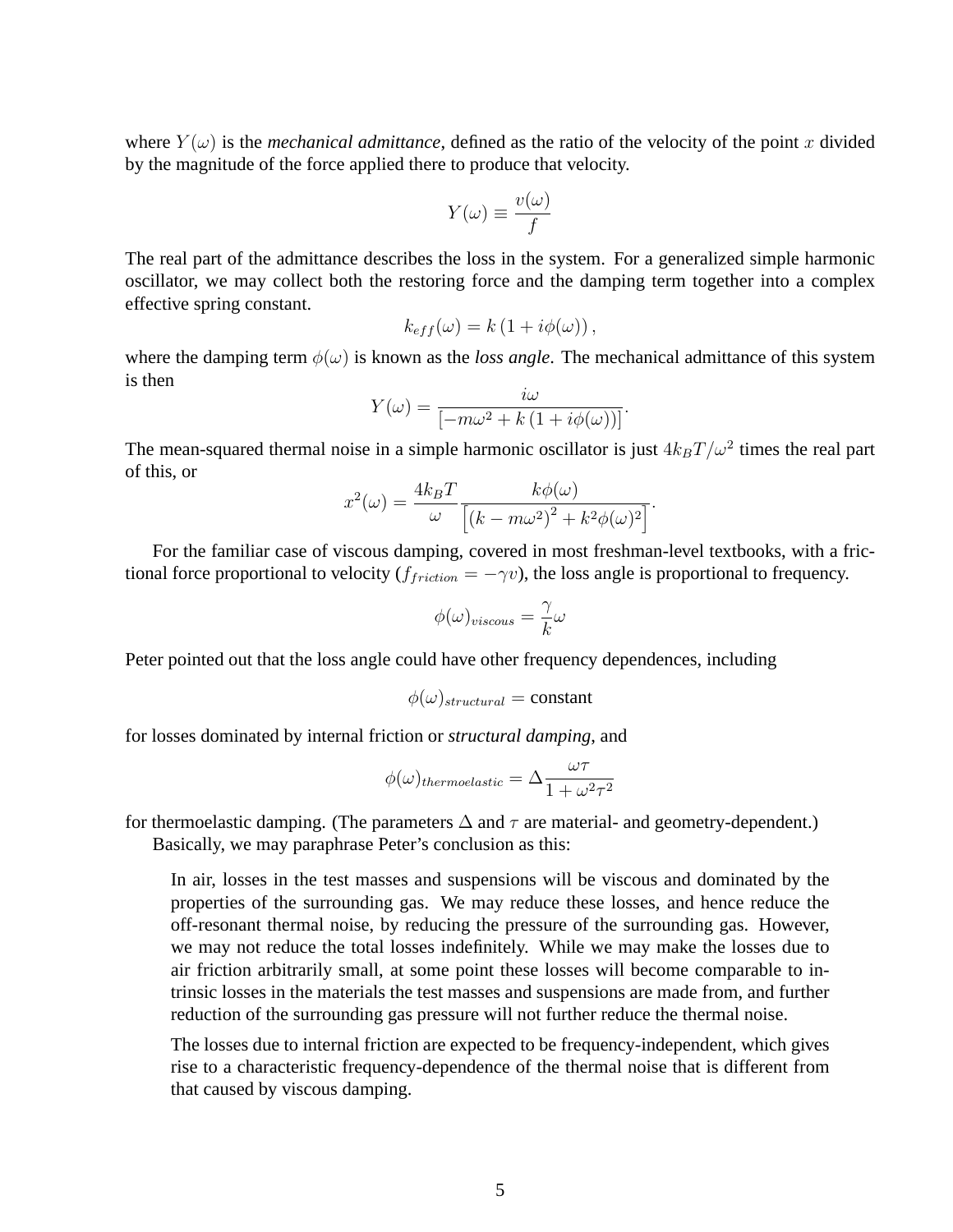## **4 Early developments**

Following Saulson's seminal work, there was much early activity on pendulum thermal noise [24, 25, 26, 27, 28, 29, 30, 31, 32, 33, 34, 35, 36, 37, 38, 39, 40, 41, 42, 43, 44, 45, 46, 47, 48, 49, 50], which I will not cover in detail here. I would like to point out one interesting result, however, that Peter Saulson and his graduate student, Gabriela González, obtained after Peter had won a faculty appointment at Syracuse.

That the loss angle  $\phi$  due to structural damping in most materials is independent of frequency was well established as early as 1927. In an aesthetically beautiful series of measurements on spinning, weight-loaded rods, Kimball and Lovell showed that  $\phi$  was constant over a broad range of frequencies [51]. However, when Saulson made his groundbreaking predictions, no one had yet measured the broad-spectrum Brownian motion in a system with losses dominated by internal friction. This frequency spectrum for Brownian motion in this condition was distinctly different from the case of viscous damping, and so a direct measurement of the broad-spectrum thermal noise should be able to distinguish between the two damping types. The frequency-dependence of the loss angle should tell you what kind of thermal noise the system will exhibit, and *vice versa*. Saulson and Gonzalez set ´ about performing just such a measurement in a very sensitive, but highly-lossy, system: a torsional pendulum with nylon monofilament (fishing line) used as the suspension fiber [35].

First, they measured the loss angle as a function of frequency in their torsional pendulum. In their system the loss angle wasn't quite independent of frequency, but no matter. If they knew what the frequency dependence was, they could use the fluctuation-dissipation theorem to predict the thermal noise spectrum. They then performed this calculation, and once they had the frequency-dependence of the loss angle and a prediction for the thermal-noise spectrum, they placed their torsional pendulum under vacuum and set about measuring the Brownian motion with the losses dominated by internal friction. Using an optical lever and a shadow sensor, they were able to measure the thermal noise in the torsional mode with remarkable precision, achieving angular displacement sensitivities as low as the torsional mode with remarkable precision, achieving angular displacement sensitivities as low as  $3 \times 10^{-9} rad / \sqrt{Hz}$ . <sup>1</sup> The results agreed with their theoretical predictions and provided a beautiful confirmation of the fluctuation-dissipation theorem in that system. It remained to be seen if the result would extend to compound systems or low-loss materials. The fishing-line torsional pendulum displayed a loss angle that was never much less than  $10^{-2}$  at any frequency studied, whereas in the mirrors and suspensions for gravitational-wave detectors, loss angles on the order of  $10^{-7}$  were expected.

The torsional pendulum had one other significant aspect, it was essentially a one-dimensional system with a single degree of freedom. The suspensions and test masses for a gravitational-wave detector have many degrees of freedom across all three dimensions, including the (for all practical purposes) infinite degrees of freedom in the continuum modes of the test mass. Now that they understood the fluctuation-dissipation theorem in a simple system, the lossy torsional pendulum, it remained to extend the model to the more complicated and subtle case of a real suspension and mirror system. As I mentioned before, much of the early work that followed Saulson's 1990 paper involved pendulum suspensions, but here I will concentrate on the thermal noise in the mirrors themselves.

<sup>&</sup>lt;sup>1</sup>Even more impressive, they achieved this resolution at a frequency of  $.4Hz$ . Their measurement went down to about  $2 \times 10^{-3}$  Hz, where their signal was as high as  $3 \times 10^{-7}$  Hz.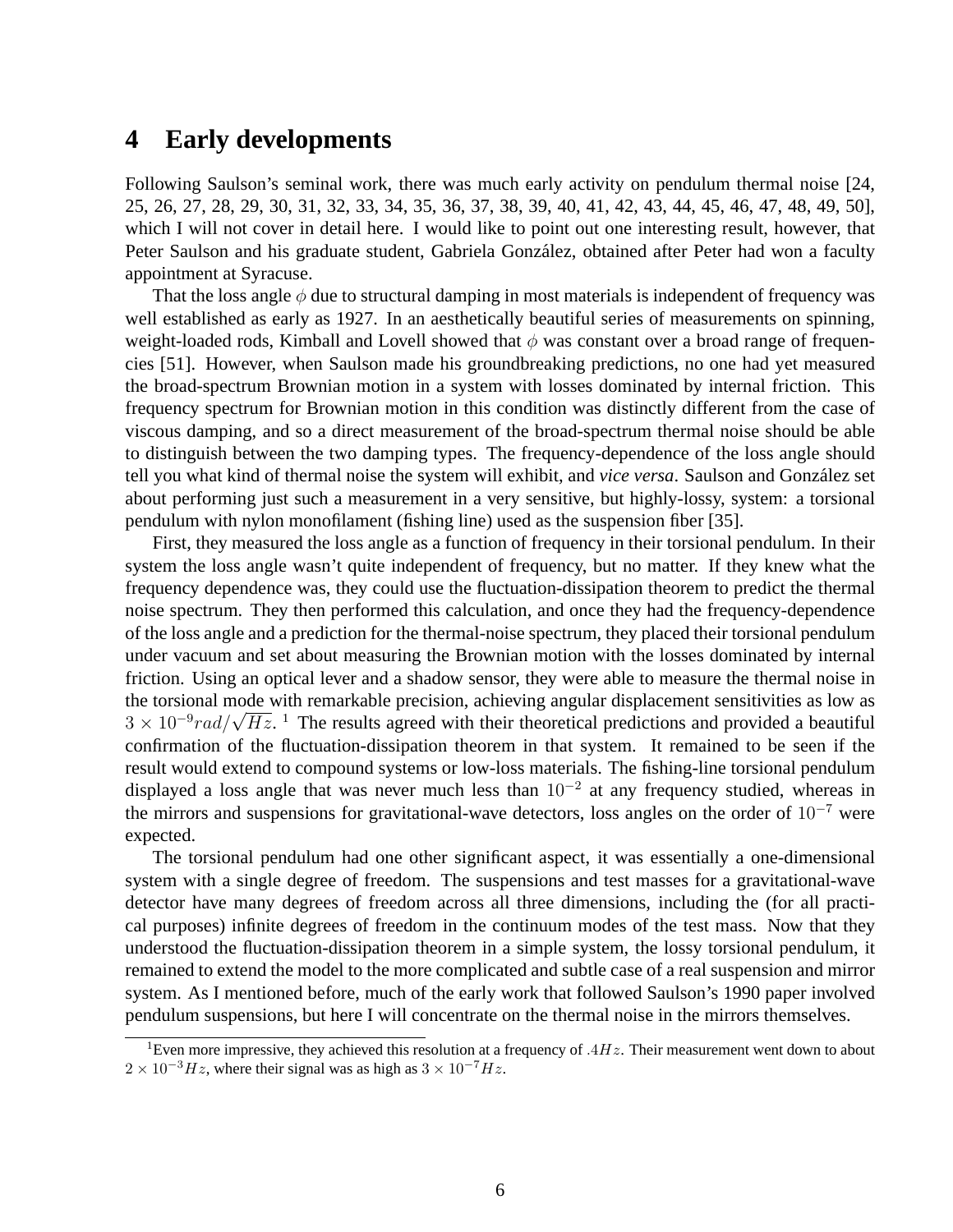### **5 Early estimates of mirror thermal noise**

Saulson made a preliminary estimate of mirror thermal noise in his 1990 paper [23]. He considered the normal modes of a cylindrical test mass as independent, simple harmonic oscillators in one dimension, summing the noise contributions of each oscillator in quadrature, at measurement frequencies well below the lowest normal-mode frequency.

$$
x_{th}^2 \approx \frac{8k_B T}{\omega} \sum_{n=1}^{\infty} \frac{\phi_n(\omega)}{M \omega_n^2}
$$

For his quantitative estimate, he approximated the infinite sum by the first two terms. This approximation was more or less justified by the weighting of each term by  $\omega_n^{-2}$ , since the resonant frequencies  $\omega_n$ increase with increasing  $n$  by definition. (You can calculate the mode frequencies analytically [52], but it's hard. Most people just use a commercial finite-element-analysis package.) Gillespie and Raab carried out the calculation in more detail. They looked at the question of how many modes must be included and found that this number depended on the laser spot size used to sample the surface of the mirror. Their conclusion was that "all modes with acoustic wavelengths greater than the laser spot diameter must be considered for an accurate estimate of the thermal noise" [53]. They did a careful evaluation of the mode-sum expression and found that the additional terms added a factor of six to Saulson's original estimate. In a similar, but independent, effort, Bondu and Vinet developed a numerical code to evaluate the mode-sum expression and optimize the mirror and beam sizes [54].

The assumption that the mode-summation technique would yield the correct result appears to have been just that, an assumption. It seemed like a reasonable assumption at the time, but on closer examination there it has potentially serious flaws.

Majorana and Ogawa examined the mode-sum procedure and compared it to rigorous direct application of the fluctuation-dissipation theorem. They looked at the two methods in the simplest system with more than one normal mode, a pair of coupled, simple harmonic oscillators. They concluded that it is possible to get the right answer by summing over normal modes, but only if a great deal of care in the orthogonalization of those modes is taken [55]. This doesn't sound so bad, until you realize that the orthogonalization depends on both the  $Q$ 's and the frequencies of the individual modes, which makes treatment of a general system quite difficult. Moreover, as they point out,

In undergraduate textbooks . . . it is properly said that even for a simple system like the double damped oscillator the diagonalization of the energy matrix is not trivial and it is not possible in general, but only in particular cases. [55].

Clearly, there are serious potential problems with the mode-sum approach, and we would have much more confidence in a direct application of the fluctuation-dissipation theorem.

## **6 Experimental observation of mirror thermal noise**

#### **6.1 40-meter: An early claim**

By March of 1994, Caltech's 40-meter prototype team had achieved, in their interferometer, a dis-By March of 1994, Caltech's 40-meter prototype team had achieved, in their interferometer, a dis-<br>placement sensitivity better than  $10^{-18}m/\sqrt{Hz}$ . Their test masses were, at the time, compound ob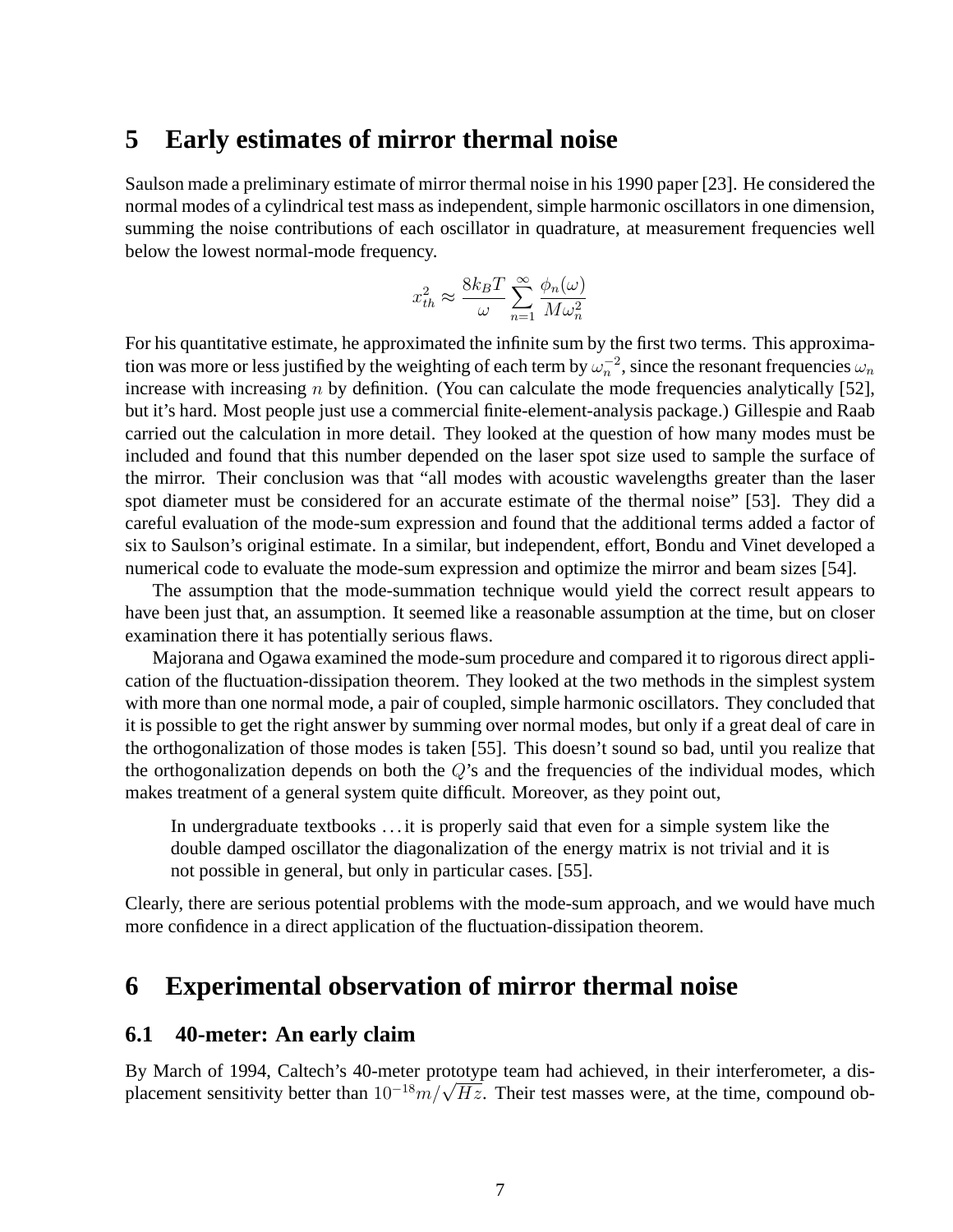jects with actuator magnets glued directly to the backs of the mirrors, and the quality factors were, not surprisingly, poor. Nevertheless, the team made a prediction of the mirror thermal noise, based on the modal-expansion method, and compared this with their observed noise spectrum. Their conclusion was,

The measured noise matches the predicted slope of the model over a wide frequency band and agrees with the predicted value, within the rather large uncertainties [59].

The assertion is made in the text of the paper, but no supporting analysis or graph is provided.<sup>2</sup> By October of the same year, the team had made a number of substantial improvements to their instrument, including replacing the test masses with monolithic mirrors, separated the magnets from the mirrors by the use of mechanically isolating dumbell standoffs, and significantly improving the seismic isolation. The result of this activity was a reduction of the lowest noise level in the instrument seismic isolation. The result of this activity was a reduction of the lowest<br>to  $3 \times 10^{-19} m/\sqrt{Hz}$  over most frequencies between  $400 Hz$  and  $1 kHz$ .

### **6.2 Hongo group: A definitive observation in lossy mirrors**

In 2002 a group in Tokyo, led by Kimio Tsubono, built a small interferometer to directly measure the thermal noise in lossy mirrors. Other groups had attempted similar experiments, typically focusing on measuring thermal noise in high-Q (low-loss) mirrors with large spot sizes. The idea was to push the thermal noise down as far as possible and then measure it at that low level. Such a measurement was expected to be relevant because it would be performed using the same low-loss mirror materials as were used in the "big" interferometers. Taking a different approach, the Hongo group decided that, since mirror thermal noise had never been conclusively observed in any interferometer, it would be better to measure thermal noise in lossy mirrors as a validation of the fluctuation-dissipation theorem. Instead of high-purity, synthetic fused silica, they used common BK7 for their substrate material, and instead of pushing their spot size to the largest practical value, they made it as small as they could. These two innovations combined to bring their thermal noise up to the relatively easily measured These two innovations combined to bring their thermal noise up to the relatively easily measured<br>level of nearly  $10^{-16}m/\sqrt{Hz}$  at  $100Hz$ . They made definitive observations of structural-dampingdominated thermal noise in BK7 and thermoelastic-damping noise in  $CaF<sub>2</sub>$  over three decades of frequency, from  $100Hz$  to  $100kHz$  [60].

## **7 The fluctuation-dissipation theorem applied to mirrors**

Gonzalez and Saulson were quick to apply the fluctuation-dissipation theorem directly to calculate ´ pendulum thermal noise [56], but a similar treatment of mirror thermal noise was a little longer in coming.

Aware that there were potential problems with the modal-expansion method, but apparently unaware of Majorana and Ogawa's work, Nakagawa, *et al.* developed a two-point-correlation-function method of evaluating the mirror thermal noise based on elastic Green's functions. They developed a

<sup>&</sup>lt;sup>2</sup>The noise curve given shows the total instrument noise as it was in June of 1992, June of 1994, and October of 1994, along with a projected requirement for an initial LIGO noise curve.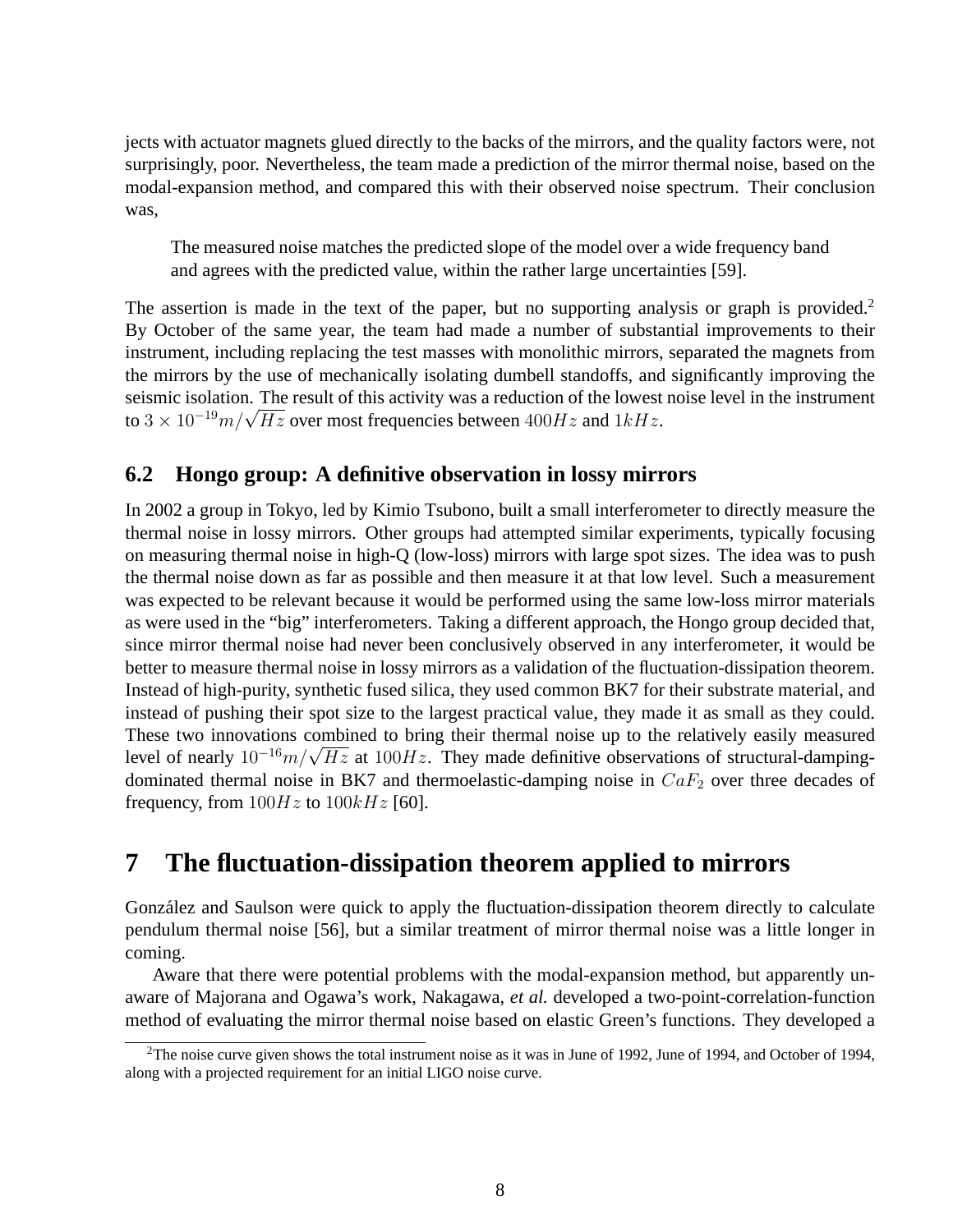procedure and outlined the method for carrying out a calculation of mirror thermal noise in an early paper [57], and they published the results of their calculation in a later article [58].

Yuri Levin used a different technique to apply the fluctuation-dissipation theorem directly and produced a simple formula for the thermal noise in the case where the spot size is small, compared with the diameter of the mirror. More important, he pointed out that how the losses were distributed inside the test mass is critically important. Losses far from the beam spot contribute little to the total thermal noise, whereas losses near the spot, in the dielectric coating for example, contribute a lot. This does not seem surprising, in retrospect, considering the Langevin model of thermal noise, where lossy regions in bulk materials are sources of fluctuating stress. Levin's result is, for homogeneous losses, [61]

$$
x_{th}^2 = \frac{4k_BT}{f} \frac{1-\sigma^2}{\pi^3 Y w} I\phi(f) \left[ 1 + O\left(\frac{w}{R}\right) \right],
$$

where  $f = \omega/2\pi$  is the measurement frequency,  $\sigma$  is Poisson's ratio, Y is Young's modulus, w is the laser spot size, and R is the characteristic size of the test mass. The numerical factor  $I = 1.87322...$ 

The idea that coatings could significantly affect thermal noise stimulated a burst of activity that continues up to the time of this writing.

### **8 Coating thermal noise**

Following Levin's initial work on inhomogeneous losses, a large community assembled to address the issue of coating thermal noise in interferometric gravitational-wave detectors. Nakagawa, *et al.* looked at the theory of coating thermal noise in the restricted case where the coating has the same elastic properties as the substrate but greater loss. Their conclusion for the scaling of thermal noise with coating thickness, laser spot size, and coating loss was that, "the excess noise scales as the ratio of the coating loss to the substrate loss and as the ratio of the coating thickness to the laser beam spot size" [62].

In a separate work, a Japanese group numerically calculated the thermal noise in a mirror with inhomogeneous losses, treating the cases of losses concentrated a) on the front surface of a mirror (*i.e.* an HR coating), b) on the back surface (*i.e.* an AR coating), and around the cylindrical edge (the barrel). They also considered losses concentrated at points where magnet are conventionally glued. In each case they verified the expectation that losses far from the laser spot contribute relatively little to the total thermal noise, whereas losses on the front surface contribute a lot [63]. They did not, however, produce an analytical formula or scaling law.

In a pair of companion papers, published in the same issue of Classical and Quantum Gravity, two very large collaborations (with some overlapping members) reported both a comprehensive theory of coating thermal noise and a set of preliminary measurements of the coating loss.

One coalition was led by Peter Saulson's Syracuse group. The formula they derived is somewhat complicated, and it depends explicitly on the values of Poisson's ratio and Young's modulus for both the substrate and coating. We may gain considerable physical insight into the thermal noise, however, by neglecting Poisson's ratio, *i.e.* setting it to zero for both the substrate and the coating. The error introduced by such an approximation is expected to be about 30%, so we can even use this for rough estimates of the final thermal noise. In this approximation, the total thermal noise at the surface of a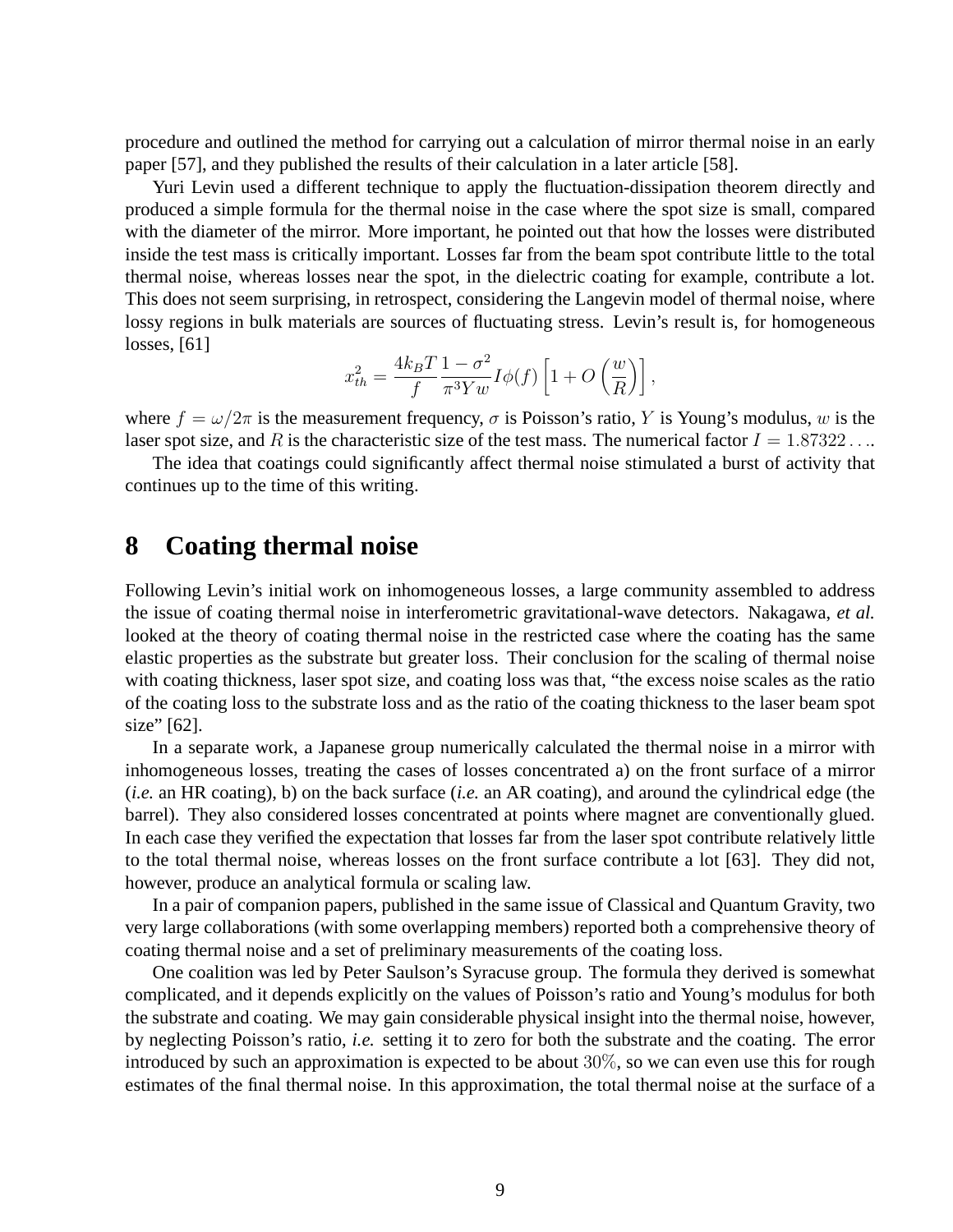mirror is [64],

$$
S_x(f) = \frac{2k_B T}{\pi^{3/2} f} \frac{1}{wY} \left\{ \phi_{substrate} + \frac{1}{\sqrt{\pi}} \frac{d}{w} \left( \frac{Y'}{Y} \phi_{\parallel} + \frac{Y}{Y'} \phi_{\perp} \right) \right\},\,
$$

where  $\phi_{substrate}$  and Y are the loss angle and Young's modulus in the substrate, respectively, Y' is the coating's Young's modulus,  $w$  is the laser spot size, and  $d$  is the coating thickness. The two loss angles  $\phi_{\parallel}$  and  $\phi_{\perp}$  are coating loss angles for strains parallel and perpendicular to the coating layer, respectively. Since the coating is not homogeneous, but rather a collection of layers, we have no reason to expect these loss angles to be the same. (Note that the scaling law with respect to both of these loss angles, and with respect to the ratio of coating thickness to laser spot size, is the same as that obtained by Nakagawa, *et al.* [62].)

According to this result, the coating thermal noise should not be completely independent of the substrate properties. The relative contributions of the parallel and perpendicular losses depend on the ratio of the Young's moduli of the substrate and coating. Different substrate materials require different coatings to minimize the total thermal noise.

The Syracuse group also measured the Q's of several samples with and without coatings and looked at the Q's before and after the coating process. Notable by its absence in this work was a control sample, a mirror that was handled and annealed in the same way as the coated samples. This is potentially an important omission, since the substrate  $Q$ 's may change dramatically if the samples are annealed, and the coating process involves considerable elevated temperatures. Nevertheless, they reported values of  $\phi_{\parallel}$  of  $4.2 \pm 0.3 \times 10^{-4}$  and  $1.0 \pm 0.3 \times 10^{-4}$  for rectangular- and disk-shaped fused-silica samples, respectively [64].

The Glasgow-led group did not try to measure  $Q$ 's before and after the coating process. Instead, they developed a clever model that accounted for how the coating losses would affect the Q's of different vibrational modes of a mirror, based on the amount of strain each mode induces at the coated surface, and they only measured  $Q$ 's of already-coated samples. They did not, however, distinguish between  $\phi_{\parallel}$  and  $\phi_{\perp}$ . Their results for a generalized  $\phi_{coating}$  were  $6.4\pm0.6\times10^{-5}$  and  $6.3\pm1.6\times10^{-5}$ for Corning 7940 and 7980 substrate materials, respectively [65]. These results seem to lend credence to those of the Syracuse group, indicating that the omission of a control sample in that study may not be a problem.

#### **8.1 Where in the coating is the loss?**

Dielectric coatings are made of alternating layers of materials with different indices of refraction, and we may expect some layers to be mechanically more lossy than others. As of this writing, the most recent development is the identification of tantalum pentoxide ( $Ta_2O_5$ ) as the lossy material in a  $Ta_2O_5/SiO_2$  coating. A group of sixteen authors reported in a single paper, building on the results of both the Glasgow-led and the Syracuse-led papers, that the relative loss angles for silica and tantala layers were [66]

$$
\phi_{silica} = (0.5 \pm 0.3) \times 10^{-4}
$$
, and  
\n $\phi_{tantala} = (4.4 \pm 0.2) \times 10^{-4}$ .

(These values are presumably for  $\phi_{\parallel}$ .)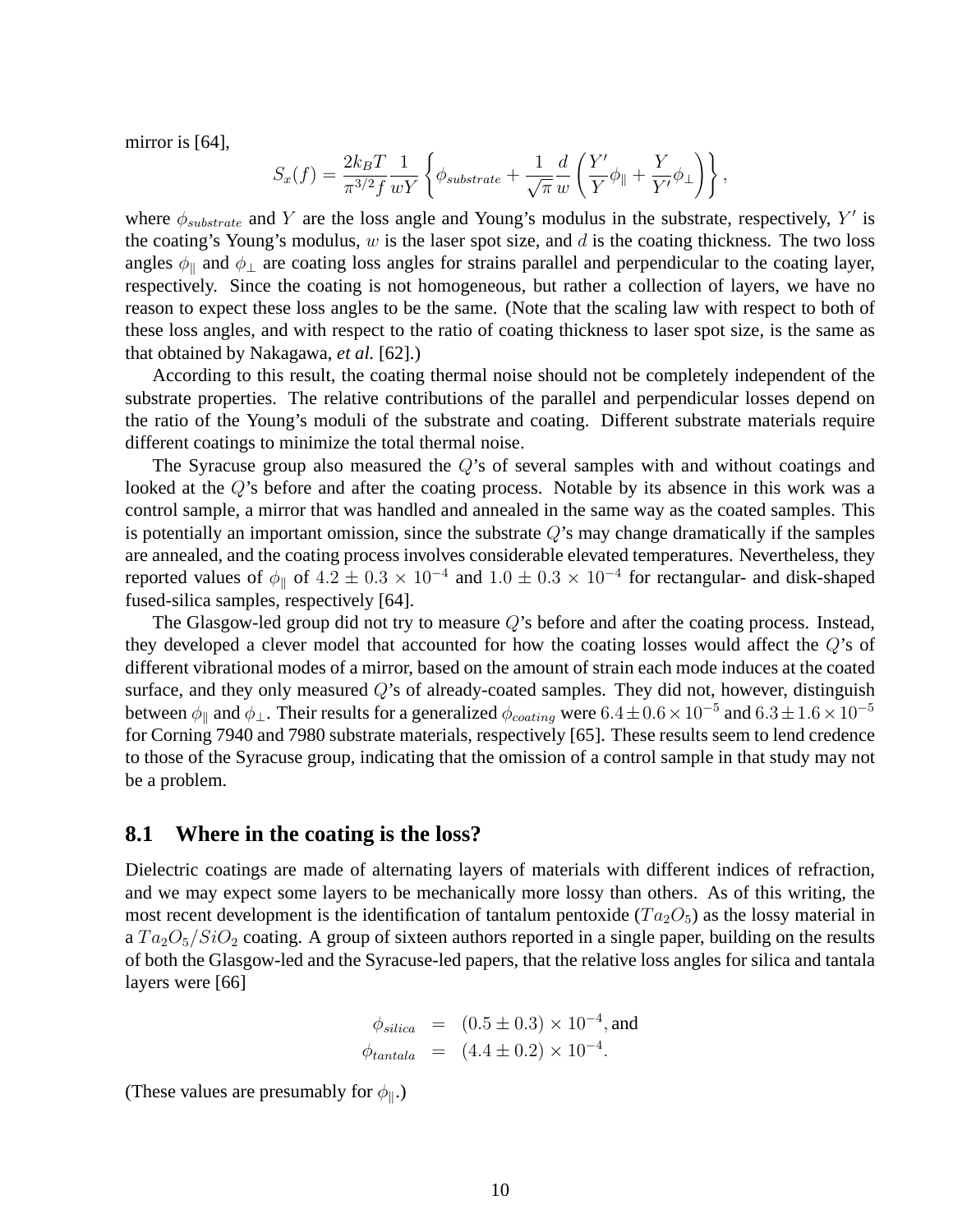### **9 Braginsky's unexpected sources**

While much attention was focused on structural damping and its many effects, one group at Moscow State University quietly pointed out that, at the extremely low noise levels required for gravitationalwave detection, many other fundamental noise sources are likely to contribute. The first of these is related to the thermal expansion of the mirror.

When we think of temperature, we often think of a uniform property, evenly distributed throughout the interior of an object. In reality, the temperature of an object is merely an averaged value. In any real object the temperature will always exhibit local fluctuations, even when the object is nominally in thermodynamic equilibrium [67]. These fluctuations cause the material to expand or contract, depending on the sign of the fluctuation, through the coefficient of thermal expansion. These fluctuations are fundamental. You can't get rid of them by improving the material's  $Q$ , for example. Braginsky estimated the size of the surface deformations in a half-infinite slab of material, and showed that in some cases they can be larger than the noise due to structural damping [68]. Most worrisome, these thermodynamic fluctuations are, all else being equal, much larger in Sapphire than in Fused Silica. This is potentially problematic, since it had been proposed to use Sapphire in an advanced detector, instead of Fused Silica, because of its lower structural damping [69, 70]. (Note to self: Wasn't calcium fluoride also a candidate [71]? Why didn't that go anywhere? Maybe its thermoelastic damping noise is too big.)

On a more prosaic level, any time a photon gets absorbed on the surface of a mirror there is a small amount of thermal expansion due to the local heating of the material. Braginsky also estimated the size of this effect, assuming the intensity of the incident beam is shot noise limited, and found it to be smaller than Brownian motion in both Sapphire and Fused Silica.

One thing Braginsky pointed out in his paper was that this thermodynamical-temperature-fluctuationbased noise is not based on a new effect. This noise source can be thought of as ordinary Brownian motion, as predicted by the fluctuation-dissipation theorem, with thermoelastic damping as the loss mechanism, instead of internal friction. Thermoelastic damping has been known and reasonably well understood for many years [72, 73, 74]. Peter Saulson treated thermoelastic damping in his groundbreaking 1990 paper [23], and its effects on pendulum thermal noise have been widely recognized and studied [27, 30, 31]. Nevertheless, Braginsky seems to have been the first to point out that this loss mechanism could be important in determining the mirror thermal noise.

Yuk Tung Liu and Kip Thorne verified the results of Braginsky, *et al.* and extended their analysis to mirrors of finite size. They found the finite size of the mirror, compared with the laser spot size, increased the thermoelastic contribution to the thermal noise by a "modest amount," something on the order of 10% [75].

Very shortly after pointing out the connection between temperature fluctuations and physical motion of a mirror's surface, Braginsky and company looked at the changes in the reflectivity of dielectric coatings caused by such fluctuations. The index of refraction of a material often depends strongly on temperature, and if the temperature inside the dielectric coating on the surface of a mirror fluctuates, this will lead to an apparent noise source. Again considering both intrinsic, thermodynamic temperature fluctuations and fluctuations due to absorbed photons, they found that thermo-refractive noise could contribute to the displacement noise in an advanced interferometer at a level "comparable with other known noises at frequencies  $\sim 1 kHz$ " [76].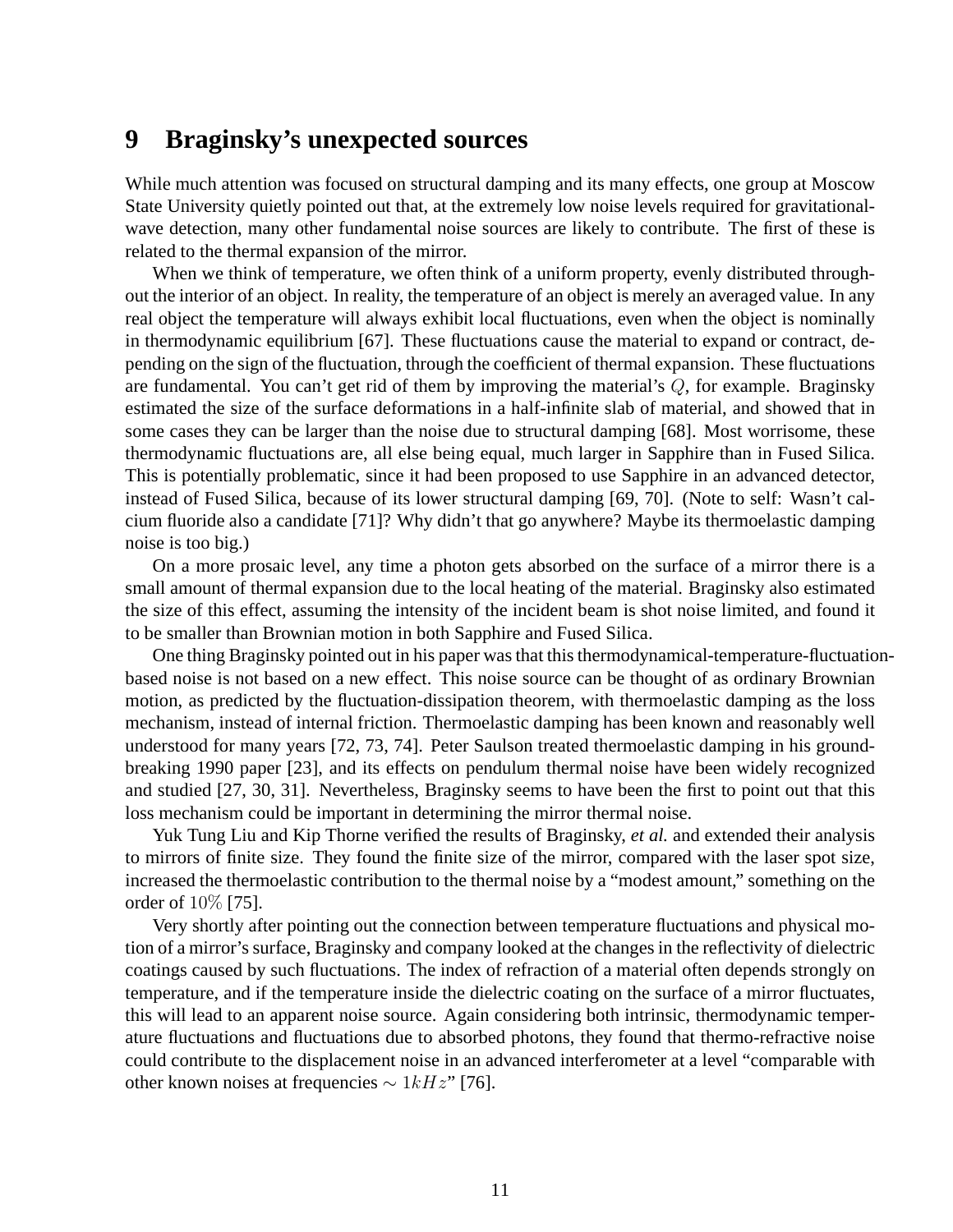Turning their attention from passive Fabry-Perot cavities to lasers, Braginsky and Vyatchanin found that thermoelastic-damping noise, photothermal noise, and thermorefractive noise could also contribute substantially to the noise level in a laser [81].

Finally, at least as of this writing, Braginsky and company looked at thermoelastic-damping noise (temperature fluctuations generating mechanical fluctuations) in dielectric coatings. They found that the thermoelastic-damping noise in coatings can be larger than the analogous effect in substrates, due to the larger coefficient of thermal expansion often found in coating materials and the smaller effective volume [82]. Unfortunately, the thermal expansion coefficients of commonly-used coating materials are not well known, having been reported by different researchers as having not only different magnitudes, but different signs [83, 84]. Braginsky and Samoilenko performed their own measurement of the thermal expansion coefficient of Tantalum Pentoxide ( $Ta_2O_5$ ). The value they obtained yields a relatively low thermoelastic-damping noise prediction for coatings, compared with other published values [85].

Thermoelastic-damping noise in coatings was also investigated independently by Shiela Rowan and Marty Fejer [86].

## **10 Miscellaneous experimental work**

In addition to González and Saulson's initial demonstration of the connection between mechanical admittance and thermal noise [35], a few other groups have experimentally verified the predictions of the fluctuation-dissipation theorem. One group did their experiment with a phosphor-bronze cantilever [77], instead of a torsional pendulum. A second group looked at a two-mode system, using a measurement of the admittance at the anti-resonant frequency [78], and shortly afterward looked at the effects of inhomogeneous loss in a leaf spring [79] and a hollow Aluminum drum [80], exploring Levin's earlier prediction [61] in simple, well-controlled systems.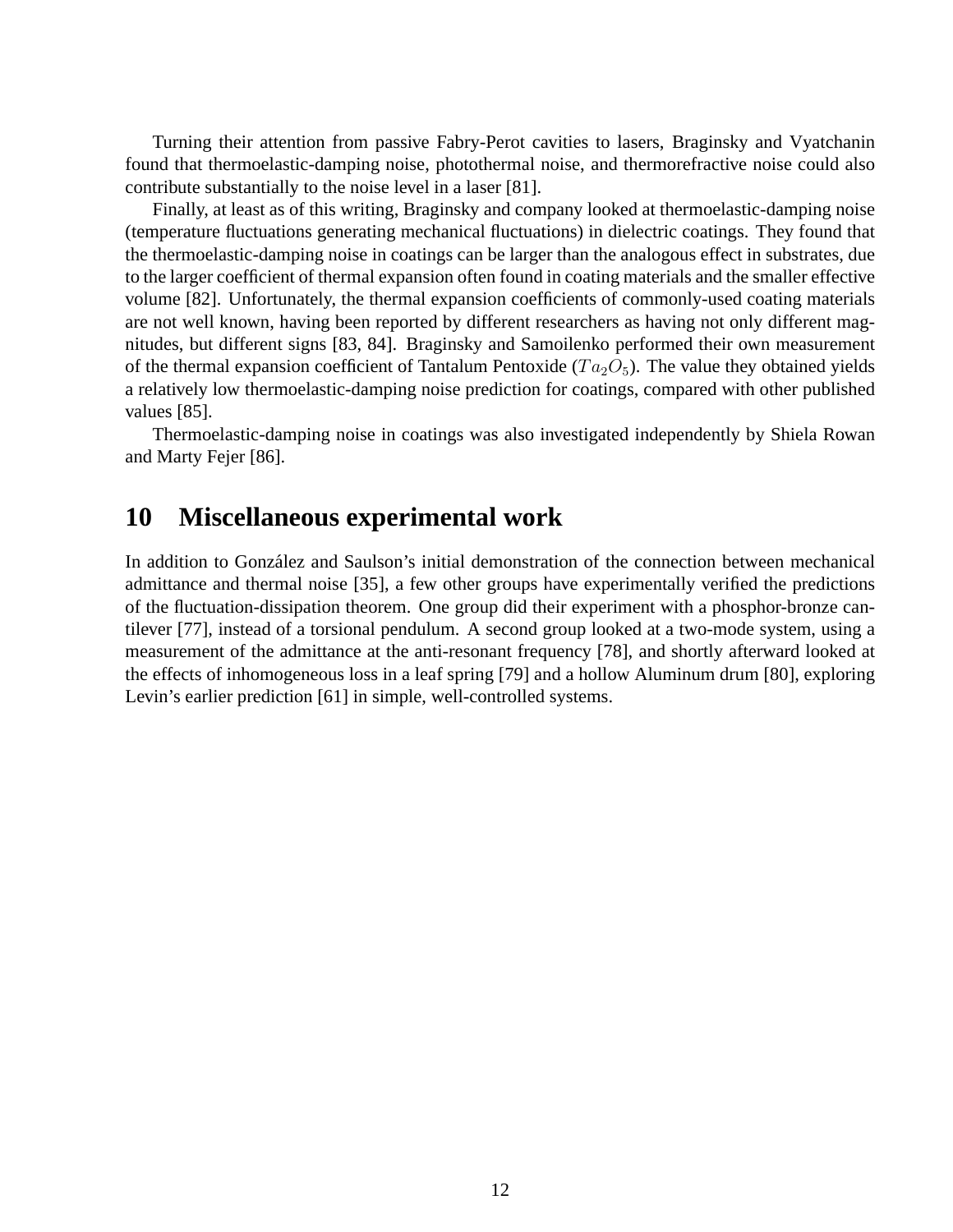## **References**

- [1] A. Abromovici, *et al.*, *LIGO: The Laser Interferometer Gravitational-Wave Observatory*, Science **256** 325-333 (1992).
- [2] P. Linsay, P. Saulson, and R. Weiss, with S. Whitcomb, *A study of a long baseline gravitational wave antenna system*, Unpublished, Prepared for the National Science Foundation, (October 1983); Internal LIGO technical document P830005-00-M (1983).
- [3] G. Cagnoli, *et al.*, *On dislocation damping at low frequencies*, Phil. Mag. **68**, 865-870 (1993).
- [4] R. Brown, *Phil. Mag.* (4), **61** (1828); *Ann. k. Phys. u. Chem.,* **14,** 294 (1828).
- [5] M. Gouy, *Journ. de Phys.,* (2) **7,** 561 (1888).
- [6] F. M. Exner, *Ann. d. Phys.,* **2,** 843 (1900).
- [7] A. Einstein, *Ann. d. Phys.,* **17,** 549 (1905).
- [8] A. Einstein, *Ann. d. Phys.,* (4) **19,** 371-381 (1906).
- [9] A. Einstein, *Ann. d. Phys.,* (4) **19,** 289-306 (1906). Corrections, *Ibid.,* **34,** 591-592 (1911).
- [10] A. Einstein, *Zeit. f. Elektrochemie,* **13,** 41-42 (1907).
- [11] A. Einstein, *Zeit. f. Elektrochemie,* **14,** 235-239 (1908).
- [12] W. Ostwald, *Grundriss der Physikalishcen Chemie,* introduction, (Grossbothen 1908); and others.
- [13] Albert Einstein, *Investigations on the Theory of the Brownian Movement* (Dover, New York, 1956).
- [14] J. B. Johnson, *Thermal agitation of electricity in conductors*, Phys. Rev. **32** 97-109 (1928).
- [15] H. Nyquist, *Thermal agitation of electric charge in conductors*, Phys. Rev. **32** 110-113 (1928).
- [16] H. B. Callen and T. A. Welton, *Irreversibility and generalized noise*, Phys. Rev. **83**, 34-40 (1951).
- [17] H. B. Callen and R. F. Greene, *On a theorem of irreversible thermodynamics*, Phys. Rev. **86**, 702-710 (1952).
- [18] L. Onsager, *Reciprocal relations in irreversible processes I*, Phys. Rev. **37**, 405-426 (1931).
- [19] L. Onsager, *Reciprocal relations in irreversible processes II*, Phys. Rev. **38**, 2265-2279 (1931).
- [20] R. V. Jones and C. W. McCombie, Philos. Trans. R. Soc. A **244**, 205 (1952).
- [21] P. F. Michelson, J. C. Price, and R. C. Taber, Science **237,** 150 (1987), and references therein.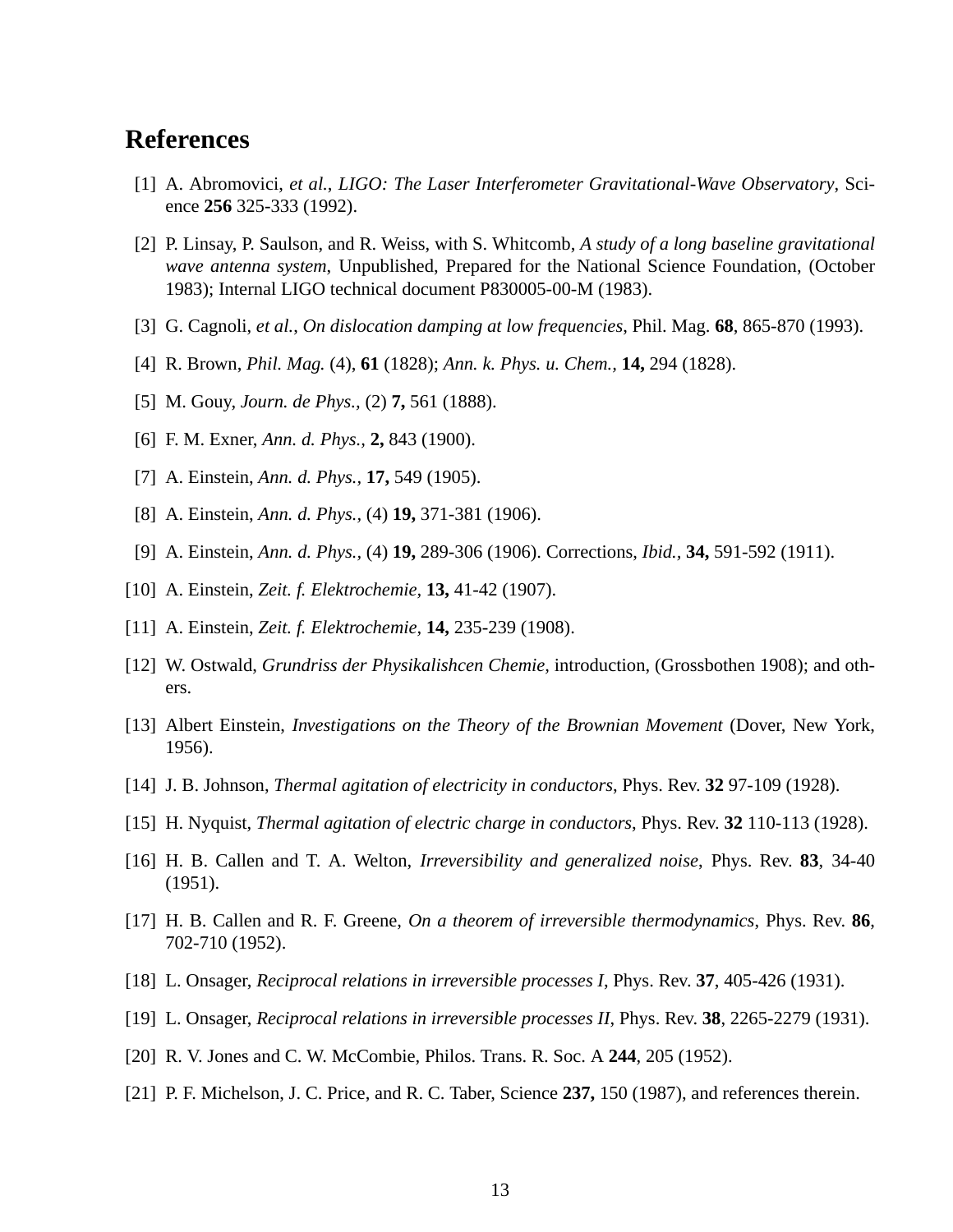- [22] R. Weiss, LIGO-T890046-00-R, Internal LIGO technical document (1989).
- [23] P. R. Saulson, *Thermal noise in mechanical experiments* Phys. Rev. D, **42,** 2437-2445 (1990).
- [24] J. E. Logan, N. A. Robertson, J. Hough and P. J. Veitch, *An investigation of coupled resonances in materials suitable for test masses in gravitational wave detectors,* Phys. Lett. A **161,** 101-110 (1991).
- [25] J. E. Logan, N. A. Robertson and J. Hough, *An investigation of limitations to quality factor measurements of suspended masses due to resonances in the suspension wires,* Phys. Lett. A **170,** 352-358 (1992).
- [26] D. G. Blair, L. Ju and M. Notcutt, *Ultrahigh Q pendulum suspensions for gravitational wave detectors*, Rev. Sci. Instrum. **64,** 1899-1904 (1993).
- [27] J. Kovalik and P. R. Saulson, *Mechanical loss in fibers for low noise pendulums*, Rev. Sci. Instrum. **64**, 2942-2946 (1993).
- [28] J. E. Logan, J. Hough and N. A. Robertson, *Aspects of the thermal motion of a mass suspended as a pendulum by wires*, Phys. Lett. A **183**, 145-152 (1993).
- [29] A. Gillespie and F. Raab, *Thermal noise in the test mass suspensions of a laser interferometer gravitational-wave detector prototype*, Phys. Lett. A **178** 357-363 (1993).
- [30] A. Gillespie, F. Raab, *Suspension losses in the pendula of laser interferometer gravitationalwave detectors*, Phys. Lett. A **190** 213-220 (1994).
- [31] F. Marchesoni, G. Cagnoli, and L. Gammaitoni, *Damping in low-frequency mechanical pendulums*, Phys. Lett. A **187** 359-364 (1994).
- [32] P. R. Saulson, R. T. Stebbins, F. D. Dumont, and S. E. Mock, *The inverted pendulum as a probe of anelasticity*, Rev. Sci. Instrum. **65**, 182-191 (1994).
- [33] V. B. Braginsky, V. P. Mitrofanov, and K. V. Tokmakov, *On the thermal noise from the violin modes of the test mass suspension in gravitational wave antennae*, Phys. Lett. A **186**, 18-20 (1994).
- [34] Y. Huang and P. R. Saulson, *A method for measuring the dependence of internal friction on strain*, Rev. Sci. Instrum. **65**, 2102-2106 (1994).
- [35] G. I. González and P. R. Saulson, *Brownian motion of a torsion pendulum with internal friction*, Phys. Lett. A **201**, 12-18 (1995).
- [36] J. Gao, L. Ju, and D. G. Blair, *Design of suspension systems for measurement of high-Q pendulums*, Meas. Sci. Technol. **6** 269-275 (1995).
- [37] J. E. Logan, J. Hough, and R. D. Thomson, *Thermal motion associated with monolithic fused silica cradle suspensions for gravitational wave detectors*, Phys. Lett. A **218**, 181-189 (1996).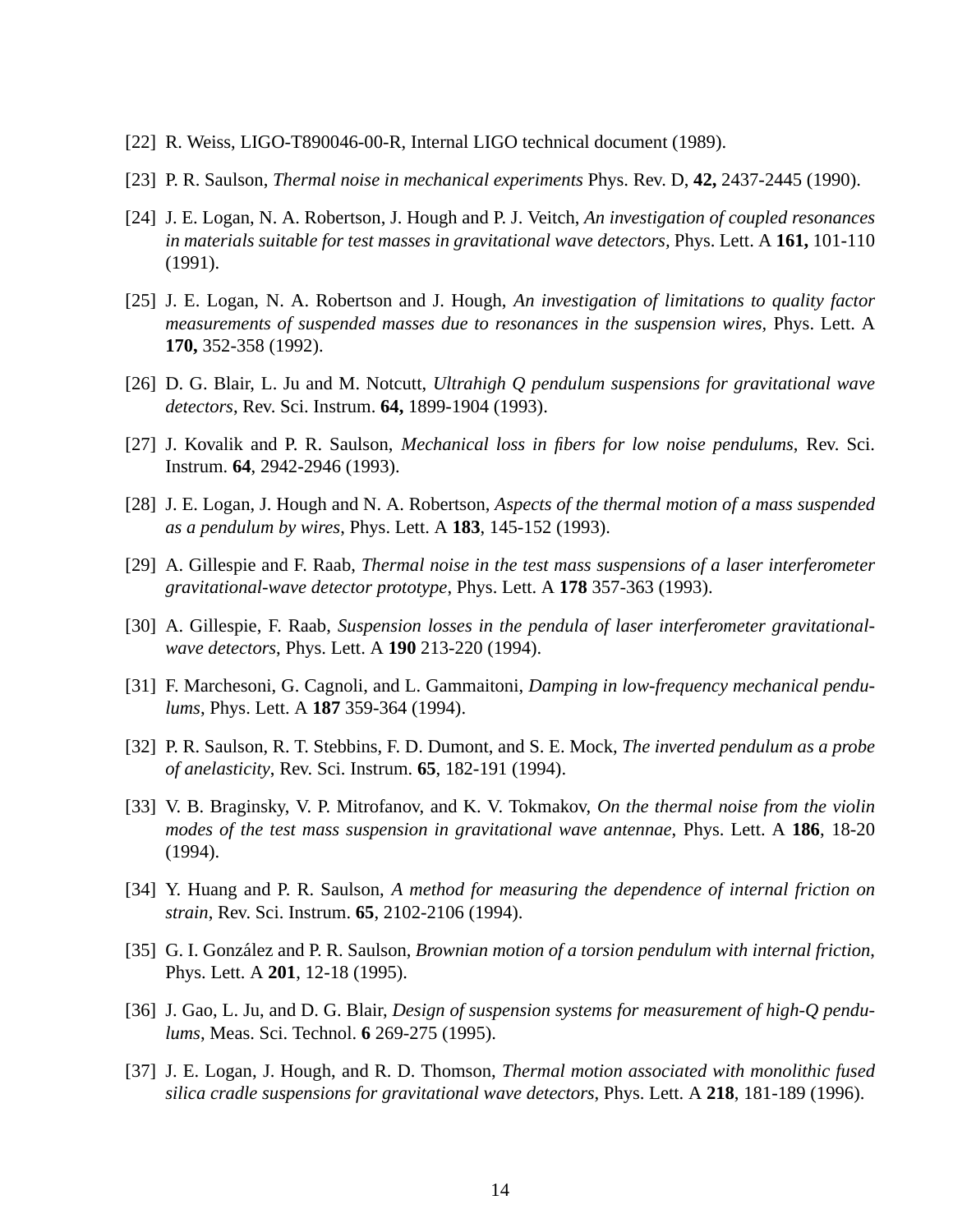- [38] G. Cagnoli, *et al.*, *Suspension losses in low-frequency mechanical pendulums*, Phys. Lett. A **213**, 245-252 (1996).
- [39] V. V. Kulagin and V. N. Rudenko, *Dynamics of a free mass interferometric gravitational antenna with small loss suspensions*, Phys. Lett. A **214**, 123-126 (1996).
- [40] S. Rowan, *et al.*, Q *factor measurements on prototype fused quartz pendulum suspensions for use in gravitational wave detectors*, Phys. Lett. A **233**, 303-308 (1997).
- [41] S. Traeger, B. Willke, and K. Danzmann, *Monolithically suspended fused silica substrates with very high mechanical* Q, Phys. Lett. A **225**, 39-44 (1997).
- [42] G. Cagnoli, *et al.*, *Mechanical shot noise induced by creep in suspension devices*, Phys. Lett. A **237**, 21-27 (1997).
- [43] S. Rowan, *et al.*, *The quality factor of natural fused quartz ribbons over a frequency range from 6 to 160 Hz*, Phys. Lett. A **227**, 153-158 (1997).
- [44] Y. L. Huang and P. R. Saulson, *Dissipation mechanisms in pendulums and their implications for gravitational wave interferometers*, Rev. Sci. Instrum. **69**, 544-553 (1998).
- [45] V. B. Braginsky, Yu. Levin, and S. P. Vyatchanin, *How to reduce the suspension thermal noise in LIGO without improving the* Q*'s of the pendulum and violin modes*, Meas. Sci. Technol. **10**, 598-606 (1999).
- [46] G. Cagnoli, *et al.*, *Eddy current damping of high* Q *pendulums in gravitational wave detection experiments*, Rev. Sci. Instrum. **69**, 2777-2780 (1998).
- [47] W. J. Startin, M. A. Beilby, and P. R. Saulson, *Mechanical quality factors of fused silica resonators*, Rev. Sci. Instrum. **69**, 3681-3689 (1998).
- [48] C. Brif, *Optimization of thermal noise in multi-loop pendulum suspensions for use in interferometric gravitational-wave detectors*, Unpublished, Internal LIGO Technical Document LIGO-P990028 (1999).
- [49] A. M. Gretarsson, *et al.*, *Pendulum mode thermal noise in advanced interferometers: a comparison of fused silica fibers and ribbons in the presence of surface loss*, Phys. Lett. A **270**, 108-114 (2000).
- [50] G. Cagnoli, *et al.*, *Damping dilution factor for a pendulum in an interferometric gravitational waves detector*, Phys. Lett. A **272**, 39-45 (2000).
- [51] A. L. Kimball and D. E. Lovell, *Internal Friction in solids*, Phys. Rev. **30**, 948-959 (1927).
- [52] J. R. Hutchinson, *Vibrations of Solid Cylinders*, J. Appl. Mech. **47**, 901-907 (1980).
- [53] A. Gillespie and F. Raab, *Thermally excited vibrations of the mirrors of laser interferometric gravitational-wave detectors*, Phys. Rev. D **52**, 577-585 (1995).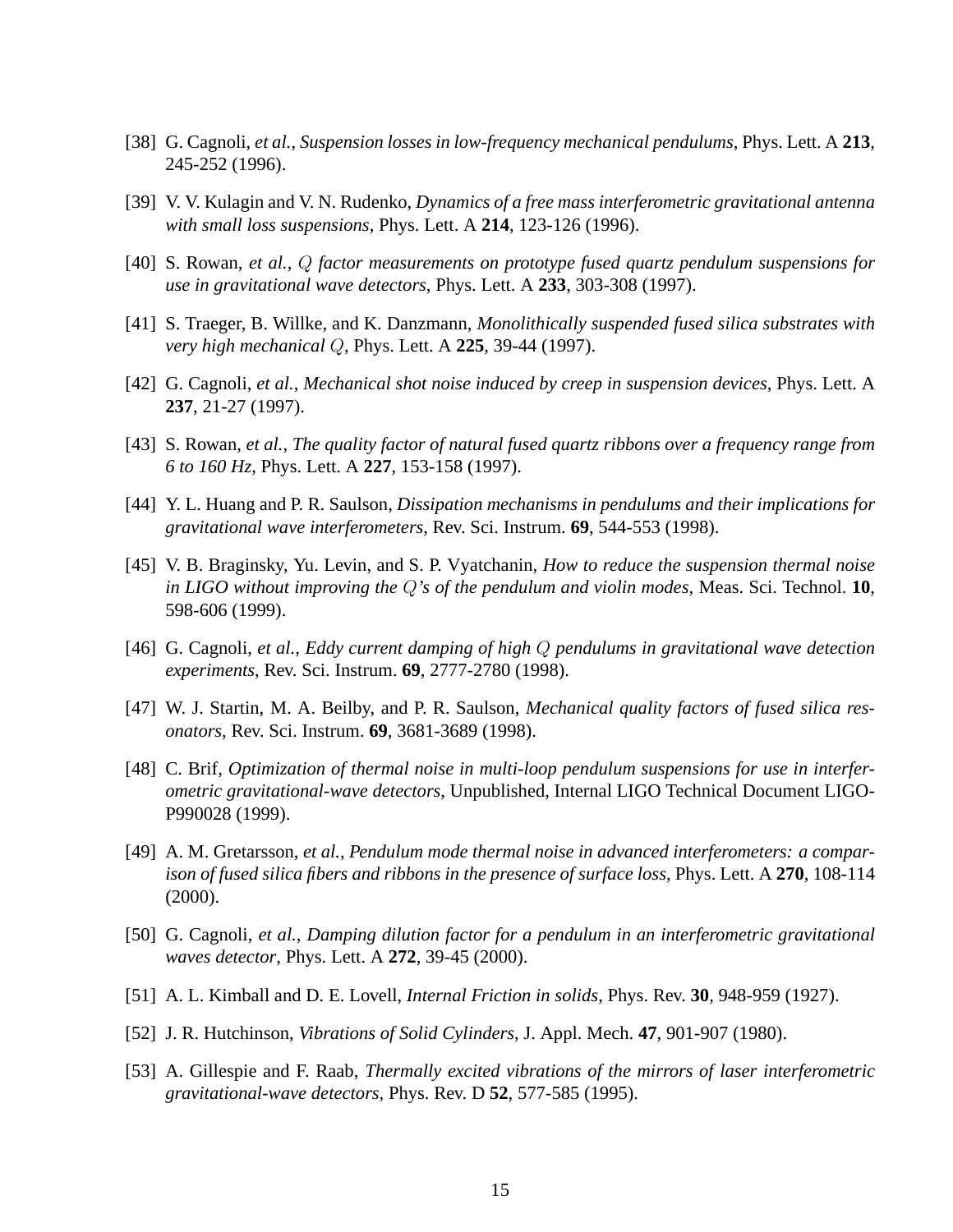- [54] F. Bondu and J.-Y. Vinet, *Mirror thermal noise in interferometric gravitational-wave detectors*, Phys. Lett. A **198**, 74-78 (1995).
- [55] E. Majorana and Y. Ogawa, *Mechanical thermal noise in coupled oscillators*, Phys. Lett. A **233**, 162-168 (1997).
- [56] G. I. González and P. R. Saulson, *Brownian motion of a mass suspended by an anelastic wire*, J. Accoust. Soc. Am. **96**, 207-212 (1994).
- [57] N. Nakagawa, B. A. Auld, E. Gustafson, and M. M. Fejer, *Estimation of thermal noise in the mirrors of laser interferometric gravitational wave detectors: Two point correlation function*, Rev. Sci. Instrum. **68**, 3553-3556 (1997).
- [58] N. Nakagawa, E. K. Gustafson, P. T. Beyersdorf, and M. M. Fejer, *Estimating the off-resonance thermal noise in mirrors, Fabry-Perot interferometers, and delay lines: The half infinite mirror with uniform loss*, Phys. Rev. D **65**, art. no. 082002 Part A (2002).
- [59] A. Abramovici, *et al.*, *Improved sensitivity in a gravitational wave interferometer and implications for LIGO*, Phys. Lett. A **218**, 157-163 (1996).
- [60] Kenji Numata, *Direct measurement of the mirror thermal noise*, Ph.D. Thesis, University of Tokyo (2002).
- [61] Y. Levin, *Internal thermal noise in the LIGO test masses: A direct approach*, Phys. Rev. D **57**, 659-663 (1998).
- [62] N. Nakagawa, *et al.*, *Thermal noise in half infinite mirrors with non-uniform loss: a slab of excess loss in a half infinite mirror*, Phys. Rev. D **65**, art. no. 102001 (2002).
- [63] K. Yamamoto, *et al.*, *Thermal noise caused by an inhomogeneous loss in the mirrors used in the gravitational wave detector*, Phys. Lett. A **305**, 18-25 (2002).
- [64] G. M. Harry, *et al.*, *Thermal noise in interferometric gravitational wave detectors due to dielectric optical coatings*, Class. Quantum Grav. **19**, 897-917 (2002).
- [65] E. R. M. Crooks, *et al.*, *Excess mechanical loss associated with dielectric mirror coatings on test masses in interferomtetric gravitational wave detectors*, Class. Quantum Grav. **19**, 883-896 (2002).
- [66] S. D. Penn, *et al.*, *Mechanical Loss in Tantala/Silica Dielectric Mirror Coatings*, In preprint, arXiv:gr-qc/0302093 v1 (24 Feb 2003).
- [67] L. D. Landau and E. M. Lifshitz, *Statistical Physics: 3rd Edition Part 1*, Chapter XII, p. 340 (Pergamon Press 1980).
- [68] V. B. Braginsky, M. L. Gorodetsky, S. P. Vyatchanin, *Thermodynamical fluctuations and photothermal shot noise in gravitational wave antennae*, Phys. Lett. A **264**, 1-10 (1999).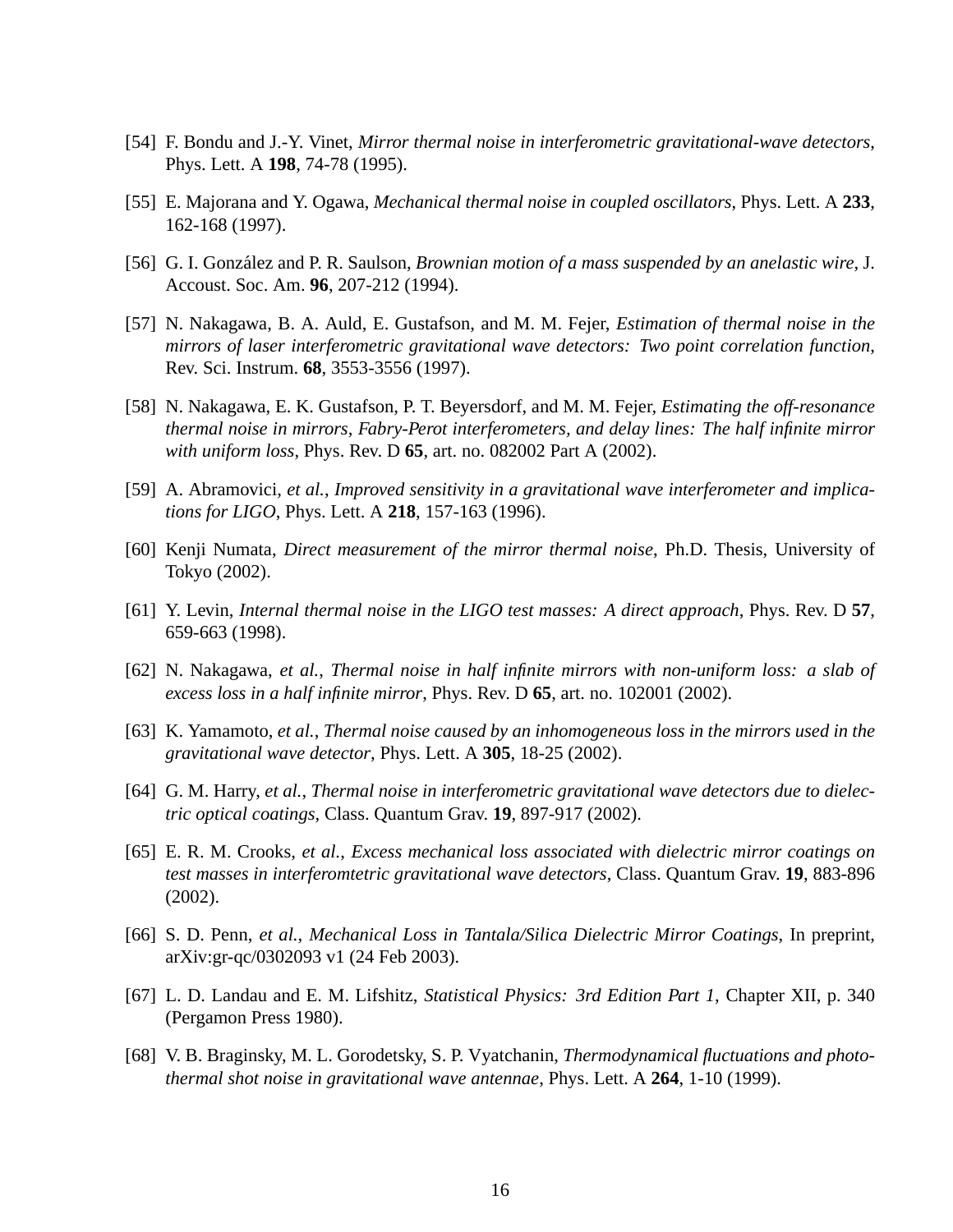- [69] L. Ju, M. Notcutt, D. Blair, F. Bondu, and C. N. Zhao, *Sapphire beamsplitters and test masses for advanced laser interferometric gravitational wave detectors*, Phys. Lett. A **218**, 197-206 (1996).
- [70] S. Rowan, *et al.*, *Investigation of mechanical loss factors of some candidate materials for the test masses of gravitational wave detectors*, Phys. Lett. A **265**, 5-11 (2000).
- [71] P. Amico, *et al.*, *Mechanical quality factor of large mirror substrates for gravitational waves detectors*, Rev. Sci. Instrum. **73**, 179-184 (2002).
- [72] C. Zener, Phys. Rev. **52**, 230 (1937).
- [73] C. Zener, Phys. Rev. **53**, 90 (1938).
- [74] K. Bennewitz and H. Rötger, Phys. Z. 37, 578 (1936).
- [75] Y. T. Liu and K. S. Thorne, *Thermoelastic noise and homogeneous thermal noise in finite sized gravitational-wave test masses*, Phys. Rev. D **62**, art. no. 122002 (2000).
- [76] V. B. Braginsky, M. L. Gorodetsky, and S. P. Vyatchanin, *Thermo-refractive noise in gravitational wave antennae*, Phys. Lett. A **271**, 303-307 (2000).
- [77] M. Kajima, *et al.*, *Wide-band measurement of mechanical thermal noise using a laser interferometer*, Phys. Lett. A **264**, 251-256 (1999).
- [78] N. Ohishi, *et al.*, *Estimation of thermal noise by a direct measurement of the mechanical conductance*, Phys. Lett. A **266**, 228-233 (2000).
- [79] K. Yamamoto, *et al.*, *Experimental study of thermal noise caused by an inhomogeneously distributed loss*, Phys. Lett. A **280**, 289-296 (2001).
- [80] K. Yamamoto, *et al.*, *Study of the thermal noise caused by inhomogeneously distributed loss*, Class. Quantum Grav. **19**, 1689-1696 (2002).
- [81] V. B. Braginsky and S. P. Vyatchanin, *Frequency fluctuations of nonlinear origin in selfsustained optical oscillators*, Phys. Lett. A **279**, 154-162 (2001).
- [82] V. B. Braginsky and S. P. Vyatchanin, *Thermodynamical fluctuations in optical mirror coatings*, In preprint, arXiv:cong-mat/0302617 v2 (3 Mar 2003).
- [83] C. L. Tien, *et al.*, *Simultaneous determination of the thermal expansion coefficient and the elastic modulus of*  $Ta_2O_5$  *thin film using phase shifting interferometry*, J. of Mod. Opt. **47**, 1681-1691 (2000).
- [84] M. N. Inci, *Simultaneous measurements of thermal optical and linear thermal expansion coefficients of*  $Ta_2O_5$  *films*, ICO 19, Firenze, Italy, (25-30 August 2002).
- [85] V. B. Braginsky and A. A. Samoilenko, *Measurements of the optical mirror coating properties*, In preprint, arXiv:gr-qc/0304100 v1 (29 Apr 2003).